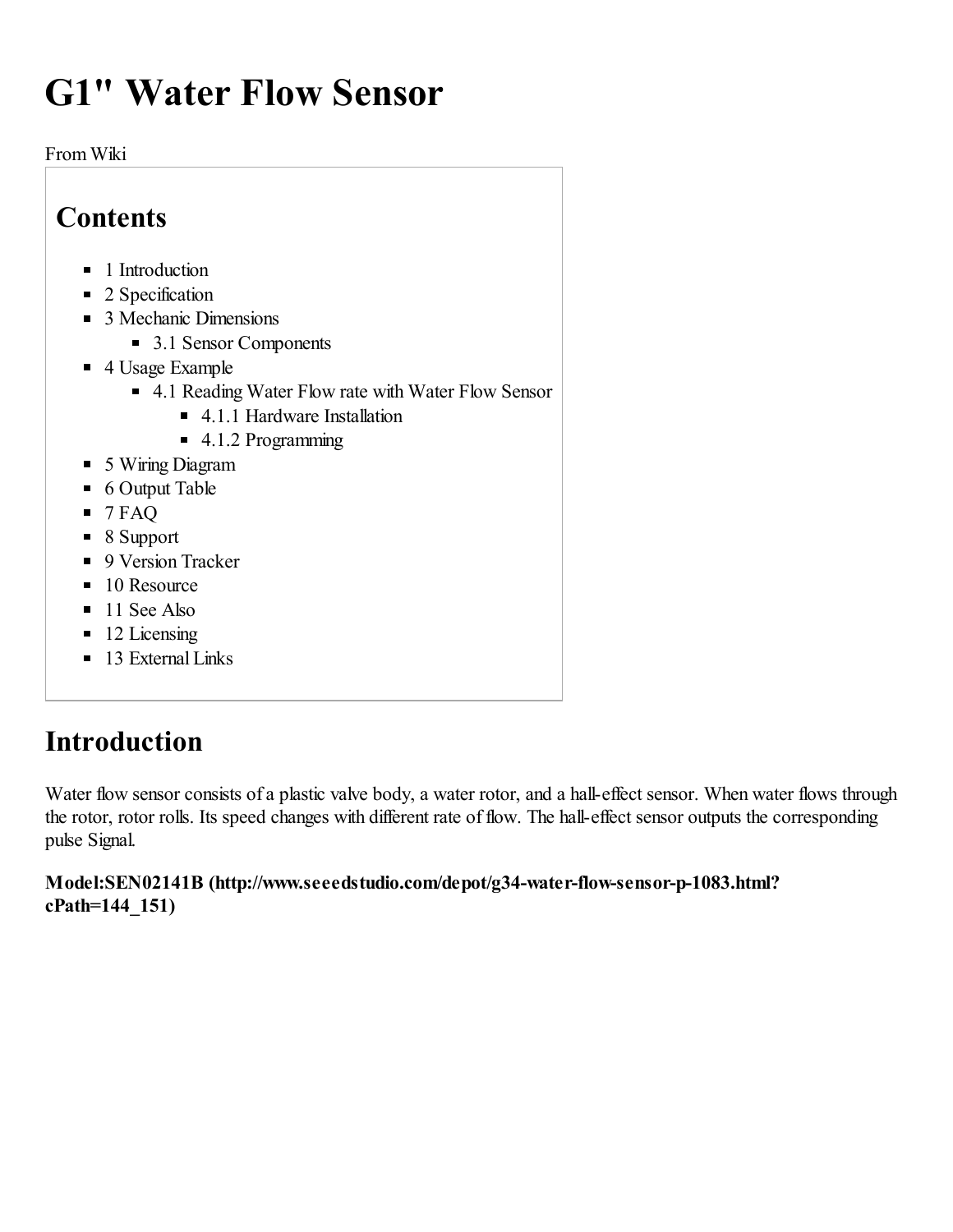

# <span id="page-1-0"></span>Specification

| Mini. Wokring Voltage        | <b>DC 4.5V</b>                          |  |
|------------------------------|-----------------------------------------|--|
| Max. Working Current         | 15mA(DC 5V)                             |  |
| <b>Working Voltage</b>       | $5V\sim 24V$                            |  |
| <b>Flow Rate Range</b>       | $1 \sim 60$ L/min                       |  |
| Load Capacity                | $\leq$ 10mA(DC 5V)                      |  |
| <b>Operating Temperature</b> | $≤80$ °C                                |  |
| Liquid Temperature           | $\leq$ 120℃                             |  |
| <b>Operating Humidity</b>    | $35\% \sim 90\% RH$                     |  |
| <b>Water Pressure</b>        | $\leq$ 1.75MPa                          |  |
| <b>Storage Temperature</b>   | $-25^{\circ}$ C $\sim$ +80 $^{\circ}$ C |  |
| Storage Humidity             | $25\% \sim 95\%$ RH                     |  |

# <span id="page-1-1"></span>Mechanic Dimensions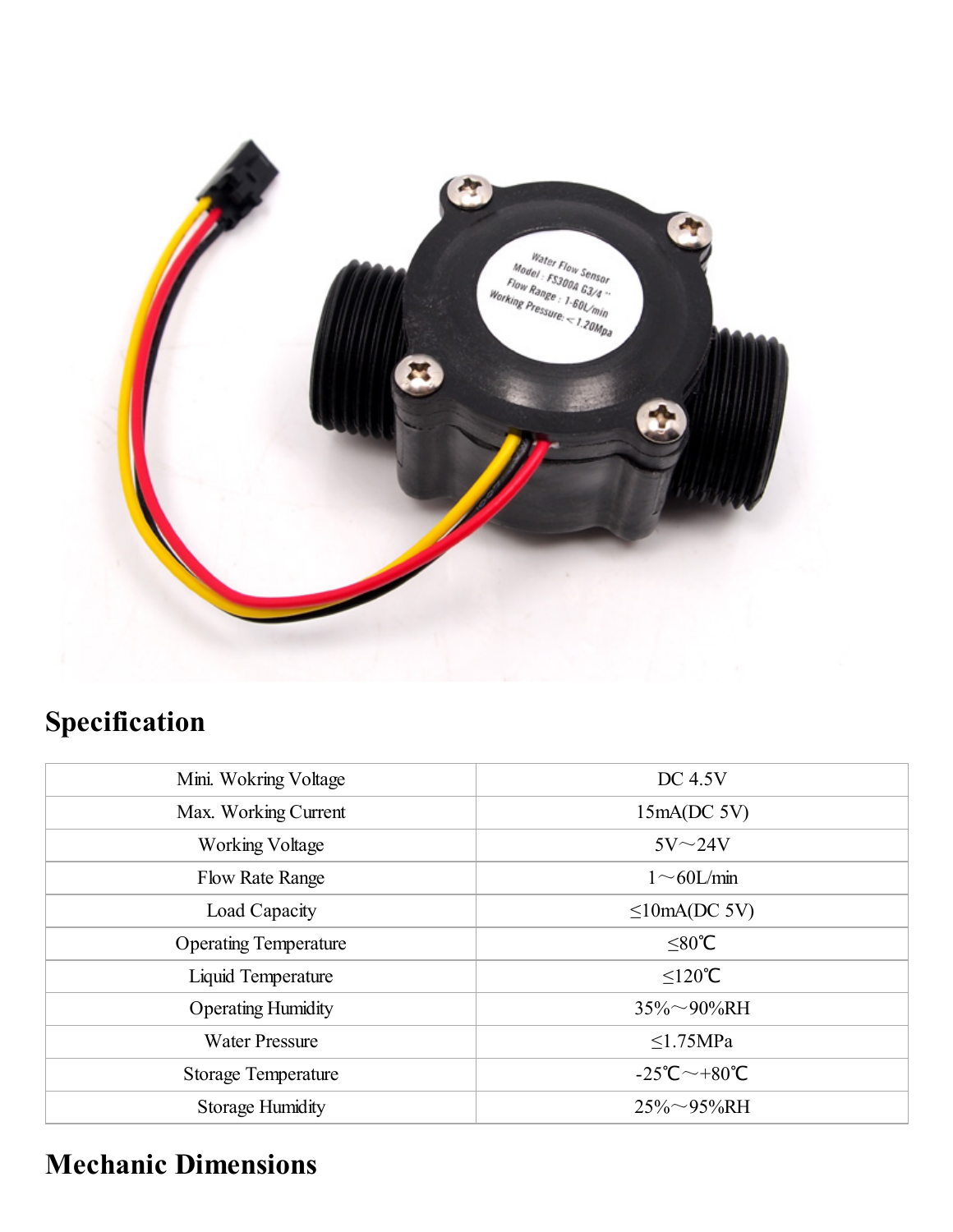#### <span id="page-2-0"></span>Sensor Components

| No.            | Name                 | <b>Quantity</b> | <b>Material</b>        | <b>Note</b> |
|----------------|----------------------|-----------------|------------------------|-------------|
|                | Valve body           |                 | PA66+33% glass fiber   |             |
| $\overline{2}$ | Stainless steel bead |                 | Stainless steel SUS304 |             |
| 3              | Axis                 |                 | Stainless steel SUS304 |             |
| 4              | Impeller             |                 | <b>POM</b>             |             |
| 5              | Ring magnet          |                 | Ferrite                |             |
| 6              | Middle ring          |                 | PA66+33% glass fiber   |             |
| 7              | O-seal ring          |                 | Rubber                 |             |
| 8              | Electronic seal ring |                 | Rubber                 |             |
| 9              | Cover                |                 | PA66+33% glass fiber   |             |
| 10             | Screw                | 4               | Stainless steel SUS304 |             |
| 11             | Cable                |                 | 1007 24AWG             |             |

### <span id="page-2-1"></span>Usage Example

Note: This example is abstracted from the forum, which was done by Charles Gantt. Thanks for his contribution.Let's see how it works.

#### <span id="page-2-2"></span>Reading Water Flow rate with Water Flow Sensor

This is part of a project I have been working on and I thought I would share it here since there have been a few threads on how to read water flow rate in liters per hour using the Water Flow Sensor found in the Seeed Studio Depo. It uses a simple rotating wheel that pulses a hall effect sensor. By reading these pulses and implementing a little math, we can read the liquids flow rate accurate to within 3%. The threads are simple G3/4 so finding barbed ends will not be that hard.

#### <span id="page-2-3"></span>Hardware Installation

You will need Seeeduino / Arduino ,Water Flow Sensor,10K resistor,a breadboard and some jumper wires.

Wiring up the Water Flow Sensor is pretty simple. There are 3 wires: Black, Red, and Yellow. Black to the Seeeduino's ground pin Red to Seeeduino's 5y pin The yellow wire will need to be connected to a 10k pull up resistor.and then to pin 2 on the Seeeduino.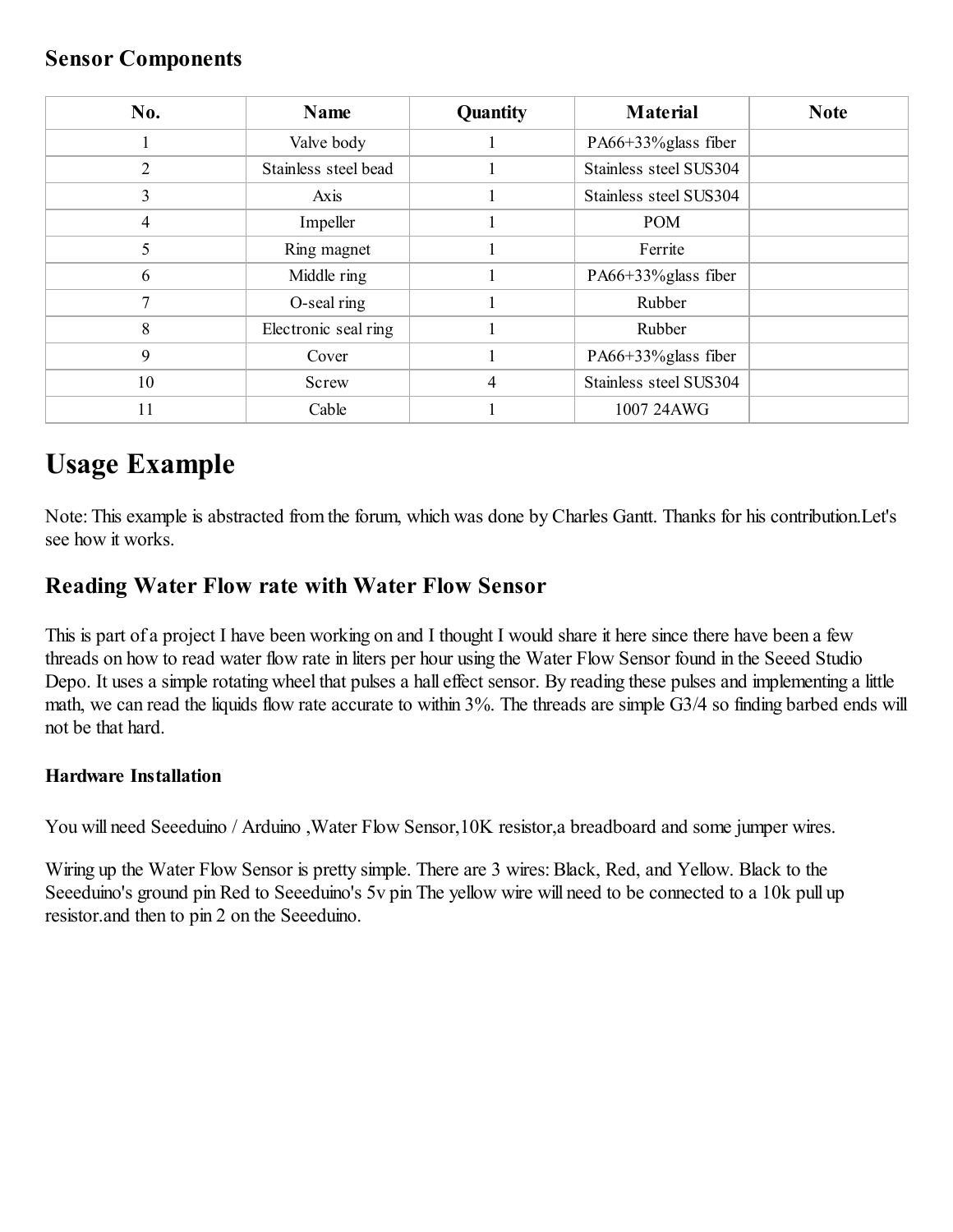

Once you have it wired up you will need to upload the following code to your Seeeduino. Once it is uploaded and you have some fluid flowing through the Water Flow Sensor, you can open the serial monitor and it will display the flow rate, refreshing every second.

#### <span id="page-3-0"></span>Programming

```
// reading liquid flow rate using Seeeduino and Water Flow Sensor from Seeedstudio.com
1/ Code adapted by Charles Gantt from PC Fan RPM code written by Crenn @thebestcasescenario
// http:/themakersworkbench.com http://thebestcasescenario.com http://seeedstudio.com
volatile int NbTopsFan; //measuring the rising edges of the signal
int Calc;
\frac{1}{2}int hallsensor = 2; //The pin location of the sensor
void rpm () //This is the function that the interupt calls
\{ \}NbTopsFan++; //This function measures the rising and falling edge of the
hall effect sensors signal
}
\frac{1}{2}/ The setup() method runs once, when the sketch starts
```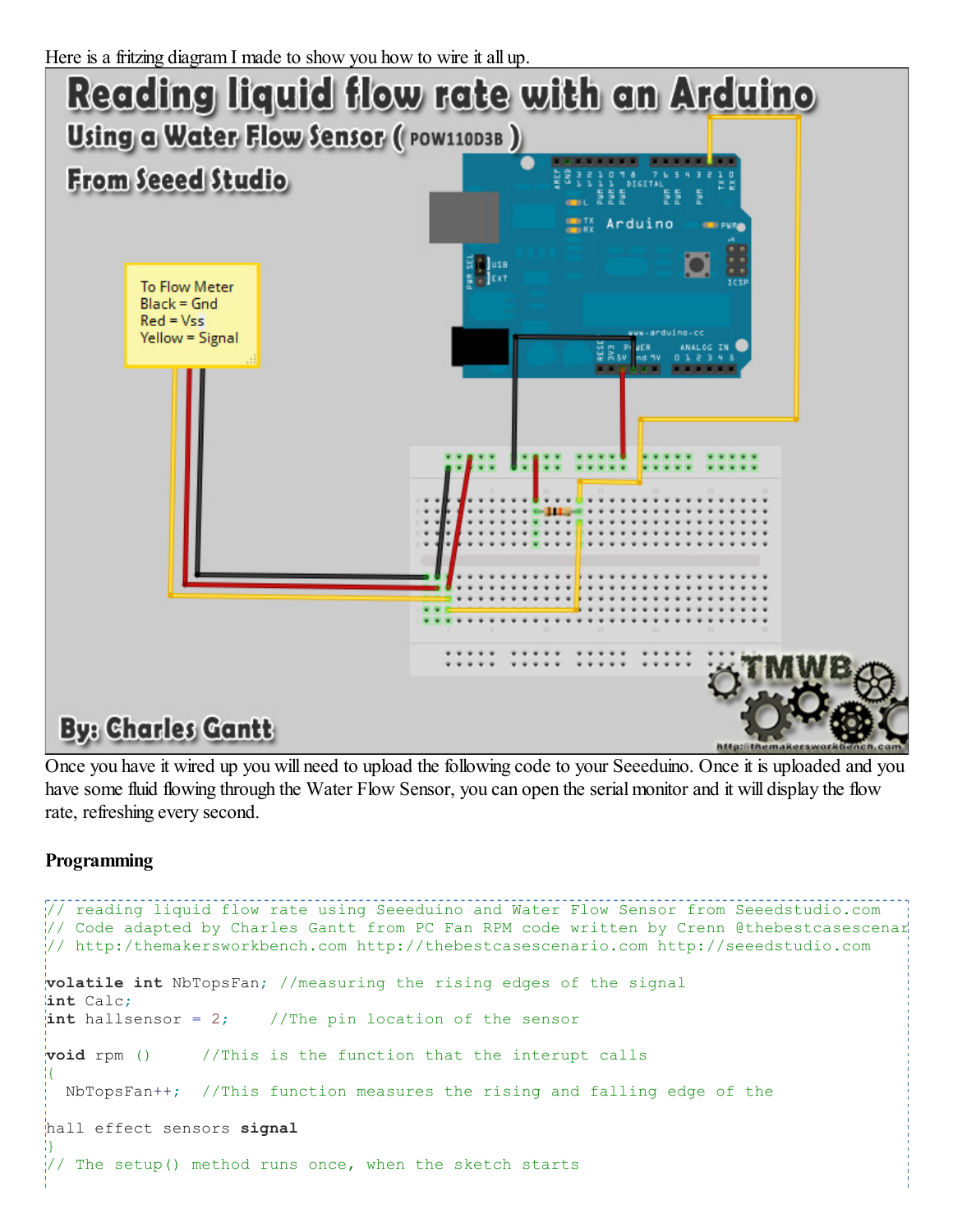```
\frac{1}{2}void setup() //
į{
 pinMode(hallsensor, INPUT); //initializes digital pin 2 as an input
  Serial.begin(9600); //This is the setup function where the serial port is
initialised,
 attachInterrupt(0, rpm, RISING); // and the interrupt is attached
}
\frac{1}{2} the loop() method runs over and over again,
// as long as the Arduino has power
void loop ()
\left\{ \cdot \right\}NbTopsFan = 0; //Set NbTops to 0 ready for calculations
 sei(); //Enables interrupts
 delay (1000); //Wait 1 second
 cli(); //Disable interrupts
 Calc = (NbTopsFan * 60 / 5.5); //(Pulse frequency x 60) / 5.5Q, = flow rate
in L/hour
 Serial.print (Calc, DEC); //Prints the number calculated above
  Serial.print (" L/hour\rightharpoonup r\urcorner); //Prints "L/hour" and returns a new line
}
```
You can refer our forum for more details about Reading Water Flow rate with Water Flow Sensor [\(http://www.seeedstudio.com/forum/viewtopic.php?f=4&t=989&p=3632#p3632\)](http://www.seeedstudio.com/forum/viewtopic.php?f=4&t=989&p=3632#p3632) .

### <span id="page-4-0"></span>Wiring Diagram

The external diameter of thread the connections use is 1.4mm.



### <span id="page-4-1"></span>Output Table

Pulse frequency (Hz) in Horizontal Test=  $4.8Q$ , Q is flow rate in L/min. (Results in  $+/- 3\%$  range)

| Output pulse high level  | Signal voltage $>4.5$ V( input DC 5 V)   |  |  |
|--------------------------|------------------------------------------|--|--|
| Output pulse low level   | Signal voltage $\leq 0.5V$ (input DC 5V) |  |  |
| Precision                | $3\%$ (Flow rate from 1L/min to 10L/min) |  |  |
| Output signal duty cycle | $40\% \sim 60\%$                         |  |  |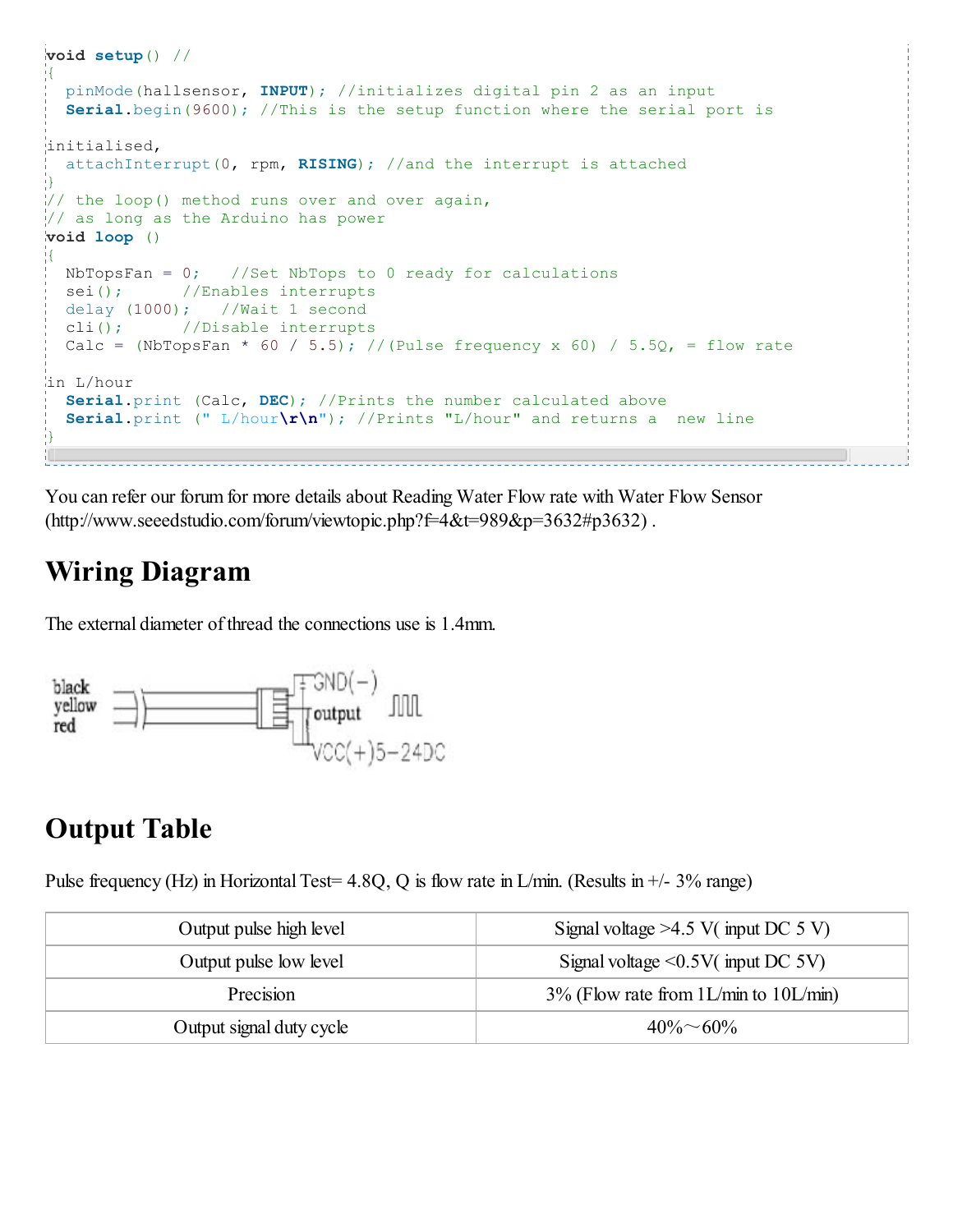

### <span id="page-5-0"></span>FAQ

Here is the [Sensors](http://www.seeedstudio.com/wiki/index.php?title=Sensors_FAQ&action=edit&redlink=1) FAQ, people can go here to find questions and answers for this kind of products.

#### What materials is water flow sensor made of?

Nylon with fiber, avoiding strong acid and strong base.

#### Is the water flow sensor safe for drinking water?

Yes, it's usage is safe for human consumption. It is frequently used on drinking machines.

#### <span id="page-5-1"></span>Support

If you have questions or other better design ideas, you can go to our forum [\(http://www.seeedstudio.com/forum\)](http://www.seeedstudio.com/forum) or wish [\(http://wish.seeedstudio.com\)](http://wish.seeedstudio.com/) to discuss.

### <span id="page-5-2"></span>Version Tracker

| <b>Revision</b> | <b>Descriptions</b>    | lease       |
|-----------------|------------------------|-------------|
| V <sub>1</sub>  | Initial public release | 2012<br>Feb |

#### <span id="page-5-3"></span>**Resource**

- Reading Water Flow rate with Water Flow Sensor [\(http://www.seeedstudio.com/forum/viewtopic.php?](http://www.seeedstudio.com/forum/viewtopic.php?f=4&t=989&p=3632#p3632) f=4&t=989&p=3632#p3632)
- Water Flow rate display on LCD [\(http://www.practicalarduino.com/projects/water-flow-gauge\)](http://www.practicalarduino.com/projects/water-flow-gauge)
- datasheet for the material (http://garden.seeedstudio.com/images/4/4e/YEE70G30HSLNC..pdf)

#### <span id="page-5-4"></span>See Also